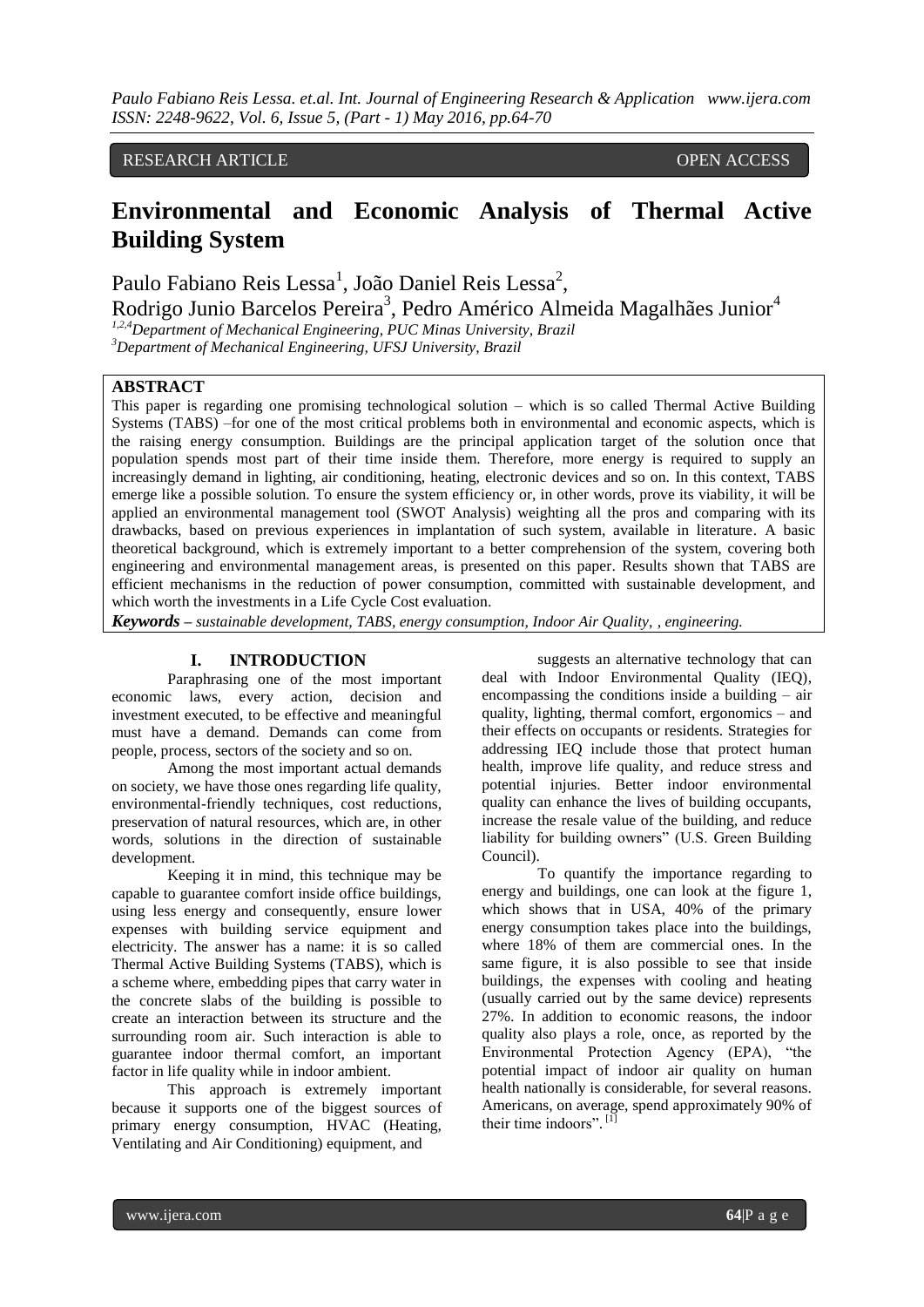

1. Figure: U.S. Primary Energy Usage Source:

http://www.unep.org/sbci/pdfs/Oct\_symposium/Envi romental\_Performance\_of\_Buildings\_RC.pdf

Through this paper, it is presented a clear definition of TAB systems, showing its characteristics and variations. A comparison with another sorts of HVAC systems designed to provide thermal comfort and indoor quality is also carried out. Using an important management tool, such SWOT analysis and Life Costs assessments, the sustainable aspects of TABS are explained, as well as its benefits, drawbacks and limitations.Hopefully, at the end of this paper, conclusions about the TABS based on technology, costs, efficiency, environmental impacts, efficacy will be present and doubts about this system will be clarified, contributing to a better exploration of this technology in a near future transforming it in a widespread consistent tool.

# **II. THERMAL ACTIVE BUILDING SYSTEMS**

Thermal control is very important for the human comfort and for some type of processes as well. When it is in the winter season, the houses, apartments, commercial buildings and other kind of indoor environments have to be heated up while during the summer season they must be cooled down.

There are sorts of equipment nowadays to achieve these human's necessity. However, these equipments are consuming a large amount of energy and, as the world is in expansion and rising the number of buildings, factories and so on are doing the same. Therefore, it is time to care about the energy's sources.

Natural ventilation combined with solar protection are the most effective building bioclimatic design strategy in order to improve thermal comfort by passive means. Despite these favorable conditions, the number of buildings relaying in active systems as the main cooling design strategy continues increasing inexorably. [2]

Then, the term sustainable buildings (green buildings) turns up, which are environmental responsible and resource efficient structures during their life's cycle.

A green building means to reduce the overall impact of the built environment on human health and the natural environment by efficiently using energy, water, and other resources, protecting occupant health and improving employee productivity & reducing waste, pollution and environmental degradation.

A newer and different method on improving equipment's efficiency is the thermal active building system (TABS). This technology aids the building to cool down or harm up utilizing the environmental energy.

For the TABS application, some measures must be taken during the building general design, such as sun protection, sufficient thermal storage capacity (in the building), very good thermal insulation and basic ventilation with hygienically necessary air renewal. All these characteristics can be achieved by a willing area position of the building and correct constructions materials.

# **III. TAB SYSTEM STRUCTURE**

This system is based on a structure of tubes that works as heat exchangers. This structure is integrated in the TABS, and then it interconnects to environmental natural sources of cooling/heating energy. Depend on the position of the tube inside the slab, the TABS can be named in many ways. The TABS is integrated into building's elements conditioning the interior climate or mostly working as an auxiliary system reducing another equipment's usage, such as air conditioners.<sup>[3]</sup>

The TAB system to be introduced on this paper is the Concrete Core Temperature Control (CCTC). The figure 2 illustrates the CCTC. The water circulates inside the tubes, which are in red color and positioned inside the slab (between building's floors). Above it there are, respectively, the slab, insulator reinforcement, floor and floor covering.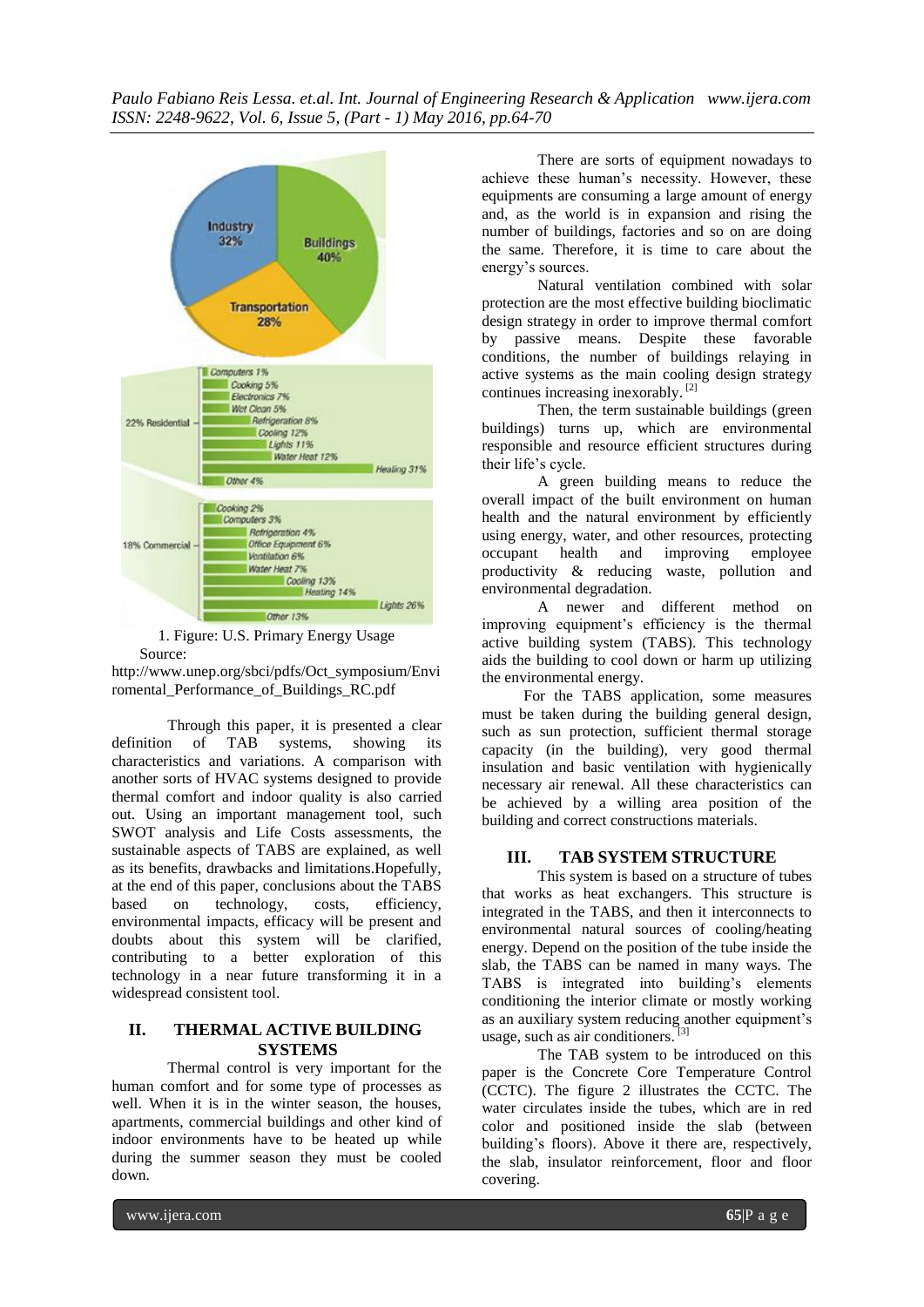*Paulo Fabiano Reis Lessa. et.al. Int. Journal of Engineering Research & Application www.ijera.com ISSN: 2248-9622, Vol. 6, Issue 5, (Part - 1) May 2016, pp.64-70*



2. Figure: Concrete Core Temperature Control Scheme Source: http://www.emgpr.com/en/prfitem.aspx?id=4707

The tube heat exchangers are positioned right in the concrete core of the slabs in a serpentine or spiral-shaped coil path. The coils are made of plastic tubes or multi-layered composite tubes (made of PE and aluminum). These tubes have a diameter of 15 to 20 mm. The distance between tubes is about 10 to 30 cm. The heat transfer is higher via the ceiling (around 67%) then via the floor  $(33\%)$ . <sup>[3]</sup>

The floor slab must be formed for concrete with high thermal conductivity and a good thermal storage capacity. Therefore, it will be able to store a great quantity of heat or "cold". Another important point is the floor cladding because it may affects in the convection and radiation heating transfer processes. The ideal condition could be a floor without cladding, but acoustical problems would appear. Sound absorbent materials are necessary in the room against sound waves propagation but, at the same time, they are thermally insulators and radiation inhibitors. Therefore, a moderated application is required for attending both acoustics and heat transference needs.<sup>[3]</sup>

Corner rooms are mostly critical, as they have higher solar loads due a larger exposed surface area to the sunshine. Then, it is also important to reduce the energy transmission coefficient of the building facade, in order to reduce the influx of solar heat into the rooms. All these measures can be reached by using moderated window surface area and sun protection. [3]

Nevertheless, it is necessary a good thermal insulation of the facade as well to reduce the heating requirement during the winter, reducing also the heating load. Particularly careful planning is necessary for rooms with higher heat transmission losses on the top floor, on the ground floor and on the corner, especially if the facade has large glass surfaces.

As this system is more about to be auxiliary, different combinations are managed to reach any demand. The possible CCTC's combinations are:

- 1 CCTC solely for building element cooling; combined with conventional heating systems<br>(radiators) and natural or mechanical (radiators) and natural or ventilation. In this application, concrete core temperature control replaces a conventional cooling system.
- 2 CCTC as the room's sole heating and cooling surface, combined with mechanical ventilation.
- 3 Supplementary systems: due to the thermal inertia and the resultant insufficient controllability of CCTC systems, supplementary heating and cooling systems are sometimes implemented. The CCTC system serves as the base load system for heating and cooling, supplemented by an additional system in the room, for individual, demand-oriented room control. Possibilities include subsurface convectors in the facade, but also system combinations that thermally activate the slab in a layer near the surface (edge strip element, capillary tube mats) as well as in the concrete core. The combination of a CCTC system with radiators or convectors must be considered critically in the planning phase.<sup>[3]</sup>

The CCTC operation can be divided into three stages. At first, there is the Charging, which the slab is charged with cooling or heating energy thanks to cold or hot water circulating inside the tubes, this way thermally controlling the slab. Then, the second stage takes turn, which there is an energy Storage in the slab that will control the room thermally later. Finally, the Discharging occurs dissipating the storage energy to the room. The heat transfer during the discharging happens by convection (around 40%) and radiation (around 60%). [3]

It is important to notice that these steps occur in a relative passive way; due to it be a natural process of heat transfer. However, as lower is the temperature difference between the room and the CCTC quicker will be the thermal controlling, it thanks to the large surface area provided by the tubes path inside the floor.<sup>[3]</sup>

The heat and cold can come from three different environmental systems. At the first, they can come from the ground. At deep underground (up to 100 m) the temperature is almost constant and can be utilized for direct geothermal cooling/heating. It can be done by sinking borehole heat exchangers or energy piles in the ground, for example.<sup>[3]</sup>

Borehole heat exchangers generally consist of 2 to 3 double pipes made of plastic, with a diameter of 32 mm, which are sunk into a 50 to 100 m deep borehole. Water is pumped through this system that exchange heat with the ground. If designed appropriately, borehole heat exchangers and energy piles can be used not only in summer for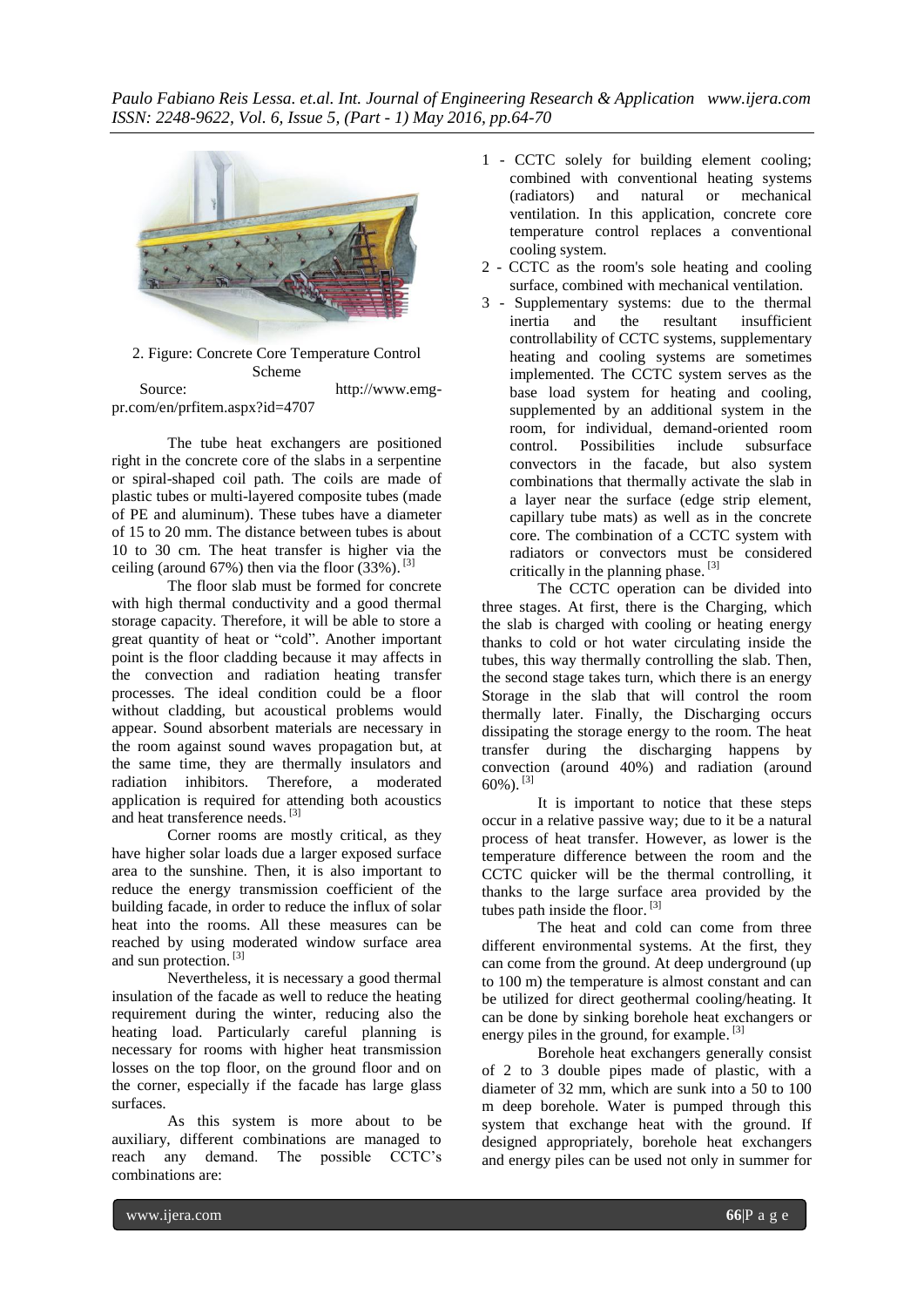cooling, but also in winter as a heat source, always in combination with a heat pump. [3]

Energy piles are foundation piles of a building, which protrude 20 to 30 m into the ground and are used as borehole heat exchangers as well. Both borehole heat exchangers and energy piles utilize the seasonal heat storage capacity of the ground, or ground water's heat flows. During the summer the ground temperature is lower that the ambient temperature and during the winter it is higher than the ambient temperature.<sup>[3]</sup>

At depths of 30 to 100 m, the ground's temperature is just 1 kelvin above the annual average air temperature of the location. The seasonal fluctuations in temperature can be measured to depths of 5 m, but deeper underground, temperatures remain almost constant along the year.<sup>[3]</sup>

As a second source of environmental cooling, the cool night air is utilized. The cool night air can be used as a further natural heat sink with an application of a cooling tower the ease the heat exchange between the TABS and the night air. Moreover, it can use both dry and wet coolers as well.<sup>[3]</sup>

With dry coolers, recooling of the water is only possible if the outdoor temperature is below the required water temperature. That is why during the warm seasons the recooling period is restricted to the night, and the early hours of the morning. On the other hand, with wet coolers heat exchanger on the airside is also sprayed by means of a secondary water circuit. The evaporation of the water allows the heat exchanger surface temperature to be reduced until the wet-bulb temperature, therefore it can be taken into account instead of the outdoor air temperature. The wet-bulb temperature is significantly lower than the outdoor air temperature. [3]

The lower temperature also has a positive effect on the energy efficiency and the maximum cooling capacity. The efficiency of recooling with a cooling tower increases with decreasing night outdoor temperatures. Nevertheless, unlike the ground, or ground water, outdoor air cannot be used as a heat source for operation in winter because the building needs heat energy and the outdoor temperature is lower than the indoor one. [3]

Finally, the last source of environmental energy is the water ground. For this one, it is necessary to sink down the water carrying layers. Ground water is extracted from a supply by utilizing a submersible pump. This water transfers heat or cold to the water of the CCTC circuit via a heat exchanger, then it is returned via an injection back. The distance between the supply and the injection should be at least 10 m, in order to prevent thermal short-circuits.<sup>[3]</sup>

Ground water can be used as a heat source sink at any time, all year round, given that the ground temperature, in a deep level, remains almost constant during the year. The performance of this source utilization is primarily dependent on the volume of the available ground water.

# **IV. SWOT ANALYSIS**

This section in dedicated to identify and clarify important concepts and tools involved on the analysis of TAB Systems viability, carried out by the authors. Important information that describes the operation of TABS and some of their different configurations are shown.

SWOT analysis is a business analysis that an organization can perform when deciding on the best way to achieve future growth. Such process involves identifying the strengths and weaknesses intrinsic to the analyzed object and opportunities and threats present in the market that it operates in $[11]$ .

Aside the business reality, SWOT analysis is an important tool that can be applied also on evaluation of processes, products and even in new technologies and techniques analysis, as will be presented in the following sections.

"As a methodology for strategic positioning, SWOT analysis has been extended beyond companies to countries and industries  $(\ldots)^{n[12]}$ .

SWOT analysis is one of many possible strategic planning tools, used to evaluate any situation that requires a decision. Among these situations, one can includes the evaluation and decision about if the implementation of such HVAC technologies, as TAB Systems, are viable, performable and sustainable in long term<sup>[13]</sup>, which is the main propose of this paper

In the analysis proposed by the authors, the Strengths can be understood as the benefits that TAB systems technologies can bring by itself, as reduction in energy consumption and being connected to sustainable development. As Weaknesses, one can have the problems brought by TABS itself as well, such as considerable modifications in building structure and high quality materials demand, that usually are more expensive. Whereas thinking about Opportunities and Threads, the evaluation depends of the external environment and its implications regards the TABS, and not about the technology itself. Thereby, an Opportunity example can be the governmental policies that aims to reach more and more environmental-friendly solutions in HVAC systems and a Thread can be the distrusts around the functionality on this device.

A good and trustable SWOT analysis, focused on check the viability of a technology, carefully evaluates the scenario, acquiring relevant data and useful information from literature and past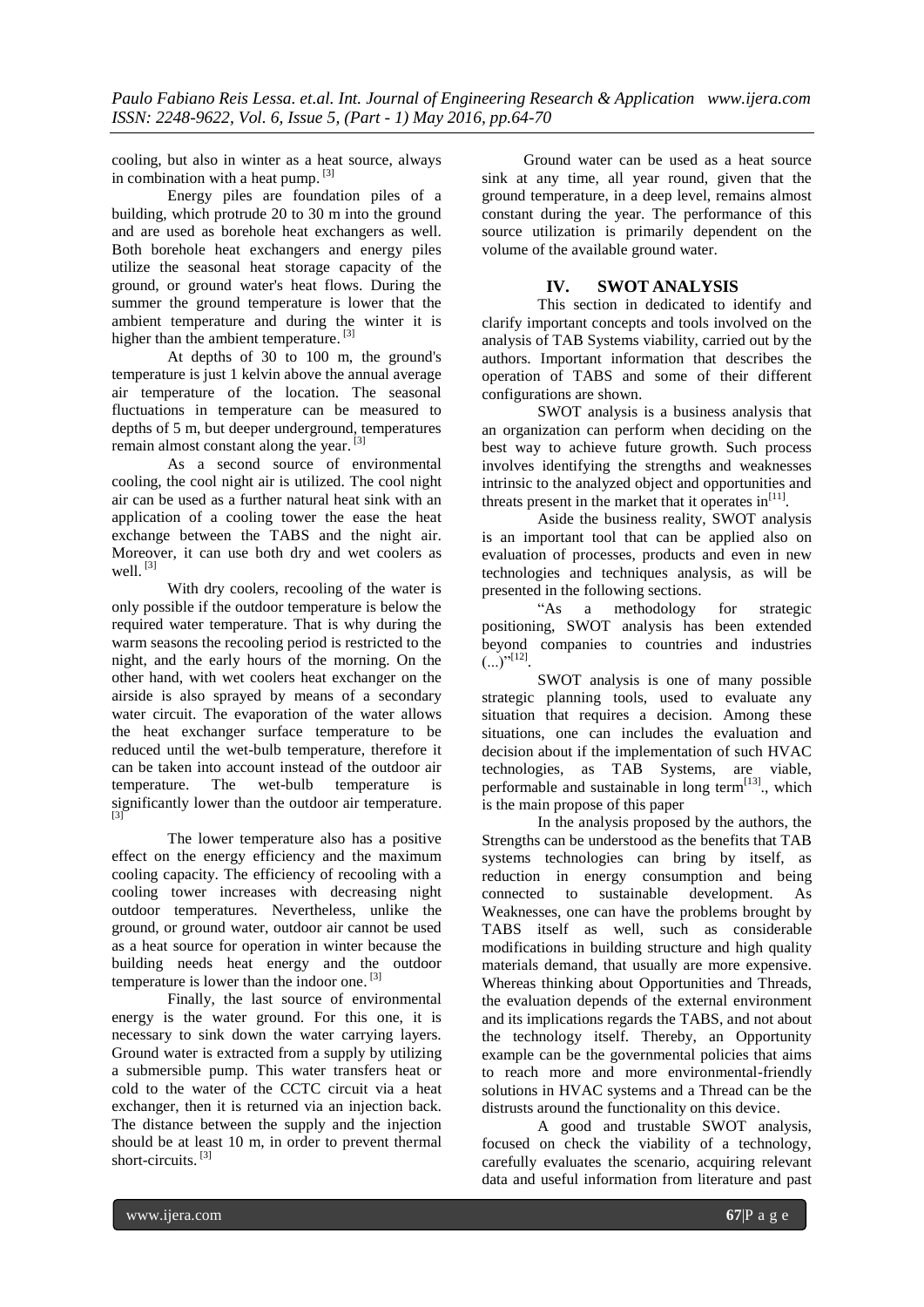experiences to prove the points raised. This is the only way to attest the veracity of the analysis avoiding that it becomes a superficial and poor based study. The most relevant results obtained by authors' analysis are presented in this section through a chart, followed by some justifications about the points raised, which were based on literature. Not all of them were justified, just the most important ones.

It is important to mention that a deeper analysis, providing a Life Cycle Cost for TABS and which takes into consideration the advantages, drawbacks and trade-offs when using TABS rather than other HVAC devices like the conventional air conditioning, chilled beans, fan coil units and so on, are not presented in this paper. However, the available literature containing such kind of information, also corroborates with the high potential that TABS have to be a wide spread technology soon, mainly in Europe.

The Table 1 indicates the covered points in SWOT Analysis. It aims to provide an analysis, which deals with both thermal comfort and productivity aspects, limitations in the building construction, energy benefits and money savings.

|  | <b>Strengths</b>                                                           |
|--|----------------------------------------------------------------------------|
|  | It is in harmony with sustainable development                              |
|  | Cool down a building with renewable energy                                 |
|  | Elimination of radiators                                                   |
|  | Costs with maintenance are lowered                                         |
|  | Uniform temperature distribution                                           |
|  | Energy consumption 2-3x lower                                              |
|  | Capable to maintain the temperature in a comfortable                       |
|  | range                                                                      |
|  | Cheaper installation costs                                                 |
|  | Better performance when compared under "whole life                         |
|  | cycle" approach                                                            |
|  | Reduce the peak loads when utilized in parallel to<br>another HVAC systems |
|  | Allows a downsizing in ventilation systems                                 |
|  | The absence of additional devices in the room reduce                       |
|  | the risk of accidents                                                      |
|  |                                                                            |
|  | <b>Weaknesses (limitations)</b>                                            |
|  | Extremely dependent on an efficient architecture                           |
|  | Moderate surface windows is a must, as well as                             |
|  | shading                                                                    |
|  | Materials with low U-values have to be applied                             |
|  | The building materials have to have high conductivity                      |
|  | and storage capacity                                                       |
|  | High ceilings shall be avoided                                             |
|  | Does not allow individual temperature control                              |
|  | Later maintenance is hard to handle                                        |
|  | Heat gains from other sources have to be diminishing                       |
|  | Ventilation system is still necessary                                      |
|  |                                                                            |
|  | <b>Opportunities</b>                                                       |
|  | Comfort conditions also reflect in clients, then a better                  |
|  | IE may reflects in the customers decisions                                 |
|  | The increasing number of succeed studies that                              |
|  | demonstrate effective benefits brought with the adoption                   |
|  | of measures that contributes for a better IEQ.                             |
|  |                                                                            |
|  | Regulation standards that arising even stricter in the                     |
|  | direction of sustainable alternatives                                      |
|  | Countless successful cases that are self-marketing for                     |
|  | <b>TABS</b>                                                                |
|  | <b>Threats</b>                                                             |
|  | <b>Building acoustics</b>                                                  |
|  | Does not ensure IAO                                                        |
|  | Difficult in convince the buyers<br>about<br>the                           |
|  | effectiveness and reliability of the system                                |
|  |                                                                            |

1. Table: SWOT Analysis for a CCTC Based Source: own work based on previous literatures mentioned in this work

Starting from the Strengths, the first point is about sustainable development. Sustainable development is based on a systemic relationship between the "3P's" named: "Profit, People & Planet" <sup>[14]</sup>. Still, understanding the main aim of HVAC systems, an HVAC system such as TABS, which can bring thermal comfort for the occupants on indoor environments (People), consequently improving their performance while working (Profit), costing less electric and energetic resources (Planet/Profit) is committed with sustainable development and is sustainable itself. These connections proposed here, as enhancing on work performance due to thermal comfort and Indoor Air Quality (IAQ) conditions, resulting in profit raising, as well as better performance on energy resources consumption, maintenance and emissions (Profit/Planet) can be verified on references like.<sup>[5][6][7][8][9][10]</sup>Another strength regards to maintenance and investment costs. Costs with maintenance are also reduced, once "with less mechanical parts in the system and less total energy use, the annual operational and maintenance costs are lowered and with careful engineering and design, the investment costs can be reduced as well."<sup>[5]</sup> Some of the other strengths mentioned on Table 1, can be justified through the Whole Life Cycle Analysis (WLCA), which can be found on [5].Considering the Weaknesses, firstly, to size the system properly, meeting the comfort requirements (air quality, temperature), the conditions desired have to be clearly specified, once that for such cooling system (without mechanical devices) there are limitations connected to the architectural design. An integrally planned building concept – linking optimal coordination of architecture, construction physics and building services equipment – with consistent limitation of heating and cooling loads is a prerequisite for the implementation of TABS following the CCTC arrangement<sup>[3]</sup>. Still talking about the concepts of the building construction limitations, to increase the heat transfer due to convection – once the hot air goes up while the cold one goes down – the high ceilings shall be avoided. In addition, , the surface of the slab should not be covered (exposed concrete) to increase the heat transfer; however, it might bring some acoustics constrains<sup>[6]</sup>.

In terms of Opportunities, regulations around energy consumption for buildings play an important role, once they have become stricter, as can be seen on EPBD (Energy Performance of Buildings Directive), which aims to reach "nearly zero" energy consumption until 2020. TAB system has demonstrate cost savings from 10% up to 30%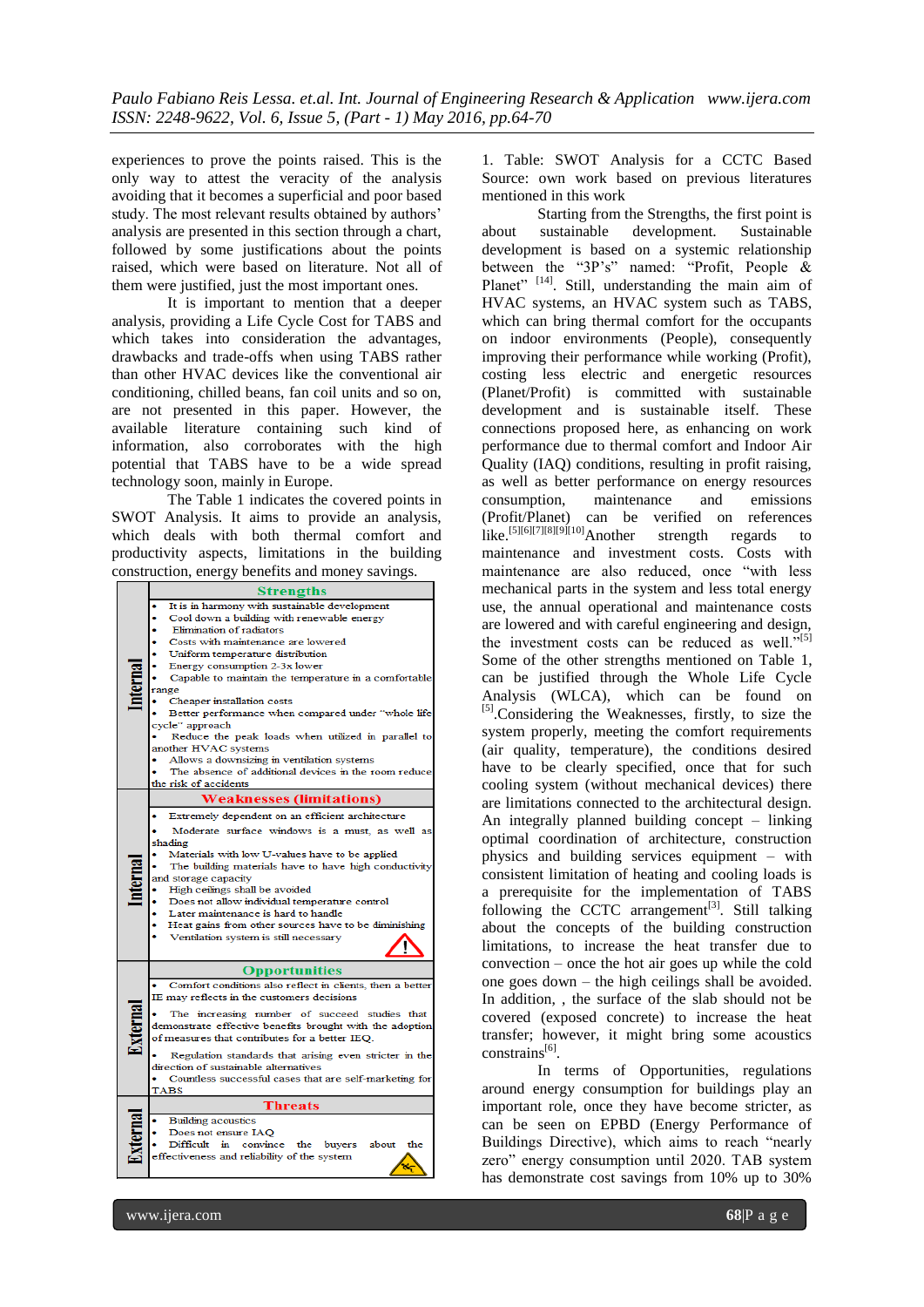compared to other traditional HVAC systems in UK conditions, which represents an important step ahead in the direction of the EPBD. Thereby, TABS has proven to be capable to fill the external requirements in a positive way, meaning that such scenario is an Opportunity $^{[8]}$ . To conclude the SWOT analysis, drawbacks with external origins must be justified. The most latent of them is the difficult in convince the buyers about the effectiveness of the system and that is worth to invest on it. It happens because personnel costs dominate all other costs related to building operation (including energy) by two orders of magnitude<sup>[15]</sup>. Still, whereas the cost of energy is too small to garner the attention of many businesses, the promise of simultaneous productivity gains, that are financially much more significant, is less easily ignored"<sup>[9]</sup>. So, maybe it is preferred to guarantee appropriate workplace conditions, which are of utmost importance for the economic success of companies, applying other devices, with although do not provide the environmental advantages as TABS do, are capable to guarantee profitability and people performance, asking for less building structure modifications and quality of materials (which are an internal disadvantage for TABS). Thereby, the characteristics and advantages that TABS can provide are not enough to convince the business people to adopt them rather a conventional air conditioning for example. This is a negative external factor, being interpreted as a Thread on SWOT context. These results are grounded on a careful review on literature and corresponds to the reality observed when TABS in Concrete Core Temperature Control arrangement are applied. The discussion have been done considering some of the most important points raised on SWOT analysis and aiming to allow a mapping for better understanding of the technology characteristics under many perspectives.

## **V. CONCLUSION**

Firstly, some basic engineering concepts were covered, aiming to introduce the technology under a theoretical and technical point of view. Secondly, the basic work principles of the TAB system were explained, as well as its integrated devices, limitations, variations and so on. However, the focus was always around the Concrete Core Thermal Control (CCTC).

After provide a better understanding of the TABS technology, through SWOT analysis, the impacts coming from its utilization were showed. As well as its advantages in provide thermal comfort by a more energetic efficient way and even offering clever solutions under architecture and design point of view; everything supported by reliable sources, such results of researchers that deals with this topic and manufacturer catalogues.

Of course that such technology has its disadvantages, limitations and trade-offs (as everything in life). However, it is possible to offer good solutions for most of them, as using efficient materials, reducing the heat gains, choosing good solutions for ventilation and so on.

Bottom lines, it can conclude that TABS represents a valuable tool that is able to provide improvements on life quality in buildings through an economic, efficient and environmental-friendly way. All the studies qualify TABS as an efficient system, capable to help in Indoor Environmental Quality at the same time that guarantee good economic answers, such increasing productivity and reduction in costs with building maintenance. The reduction in primary energy consumption and in  $CO<sub>2</sub>$  emissions also tags it as an environmental-friendly answer to society's demands.

The TAB Systems are aligned with the sustainable development requirements and have a great potential to become a widespread and successful technology in different parts of the world.

#### **REFERENCES**

- [1] <http://cfpub.epa.gov/eroe/index.cfm?fusea ction=list.listBySubTopic&ch=46&s=343> Retrieved October, 25,2014
- [2] Christhina Cândido et al., Towards a Brazilian standard for naturally ventilated buildings: guidelines for thermal and air movement acceptability. Available at: <http://nceub.commoncense.info/uploads/5 9-01-02-Candidox.pdf> Retrieved: October 24, 2014.
- [3] BINE Informationsdienst (2007). Thermo-Active Building Systems. Themeninfo I 2007: A compact guide to energy research.
- [4] FIZ Karlsruhe, Thermo-active building systems. Available at: <http://www.bine.info/fileadmin/content/Pu blikationen/Englische\_Infos/themeninfo\_I0 7\_engl\_internetx.pdf> Retrieved: October 25, 2014.
- [5] Uponor© (2011). Life cycle cost comparison of TAB vs. other HVAC (UK). Uponor© Technical Brochure.
- [6] Uponor© (2011). Solutions for Office Buildings: Efficient Heating, Cooling and Plumbing. Uponor© Technical Brochure.
- [7] Uponor© (2011). Thermally Active Building Systems: Heating and cooling for offices and commercial buildings, cost – and energy – efficient. Uponor© Technical Brochure.
- [8] Uponor© (2013). Sustainable solutions for the built environment. Uponor© Technical Brochure.